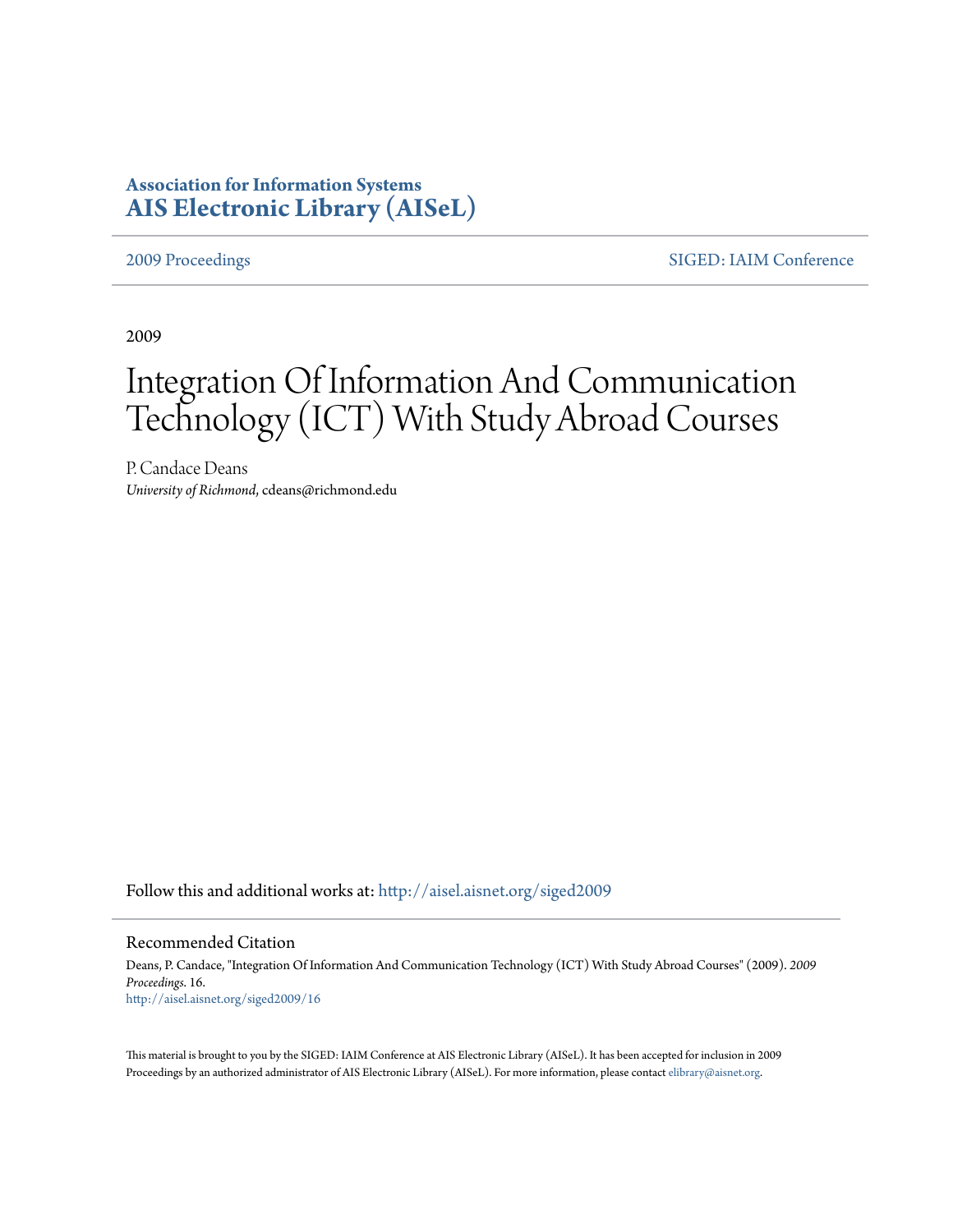# **INTEGRATION OF INFORMATION AND COMMUNICATION TECHNOLOGY (ICT) WITH STUDY ABROAD COURSES**

P. Candace Deans Management Department University of Richmond cdeans@richmond.edu

#### **Abstract:**

This session will address the challenges and opportunities of developing short-term study abroad courses. In addition, this tutorial will provide lessons learned from integrating technology assignments into the study abroad experience. Collaboration across borders will be important in the future. Developing these skills first hand will prepare students for the workplace of the 21<sup>st</sup> century. There are two innovations to be addressed: 1. Developing a short –term study abroad course and 2. Integrating technology (social networking) into these classes. The workshop is based on first-hand experience developing short –term study abroad courses for China, India, and the Middle East. These courses were implemented during 2008-2009 time frames.

Keywords: Study-abroad, information technology, collaboration, social networking

## **I. INTRODUCTION**

The vision for the this program is to develop courses that include both an in-class and a 2 to3 week study abroad component that provides students with in-depth knowledge of doing business in various parts of the world. Company visits, exposure to executives in these countries, alumni working in these countries, and faculty lectures from universities in the country provide valuable learning opportunities. Technology integration and related learning opportunities are a major focus of the course. Faculty from the liberal arts and business provide in-class lectures prior to leaving for the study abroad. Speakers from around the world are also included with the use of state-of-the art videoconferencing equipment. The first phase has provided valuable insights that will lead to new ways to use technology to reach a larger audience with greater impact. Technology has leveled the playing field. Students quickly learn that major universities across the globe have access to the same technologies which provide for opportunities to collaborate in ways not possible before. Courses were initially developed for China, India and the Middle East with plans to expand to other countries representing cultural diversity and business opportunities.

### **II. MAJOR OBJECTIVES**

The major objectives of the study abroad include the following:

- To provide a short-term study abroad opportunity for students who may not have any other opportunity for an international experience.
- To integrate curriculum initiatives across the business functions and liberal arts.
- To incorporate global communications and related technology experiences into the study abroad learning experience.
- Through a supervised comprehensive project, provide a learning experience that gives students knowledge of opportunities and obstacles associated with doing business in other countries and in making global IT decisions.
- Provide international opportunities in areas of the world currently underrepresented in the offerings for business students (Asia and The Middle East).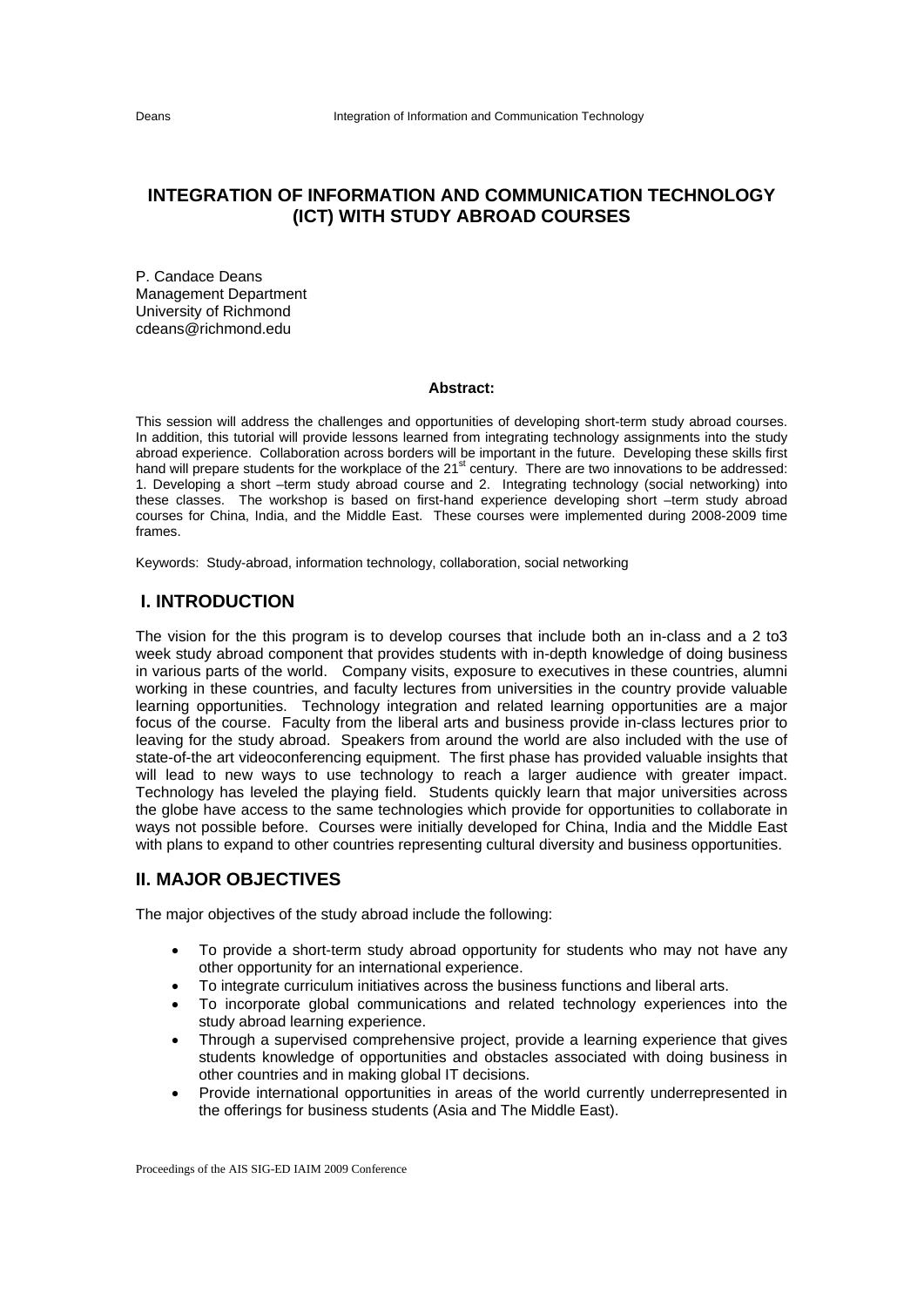- To better meet the demands of the current business environment and the business community hiring our graduates.
- To meet the objectives of the business school strategic plan and overall university strategy to provide students with unique hands-on international experiences and include more diversity in student participation and programs.
- To incorporate experiential learning activities into the business school curriculum.
- To provide students with an understanding of the role that particular parts of the world are playing in the global marketplace.
- To provide an awareness of the cultural norms and social dimensions of doing business in other countries.
- To provide an awareness of technology trends around the world.
- To give first hand perspectives from executives of local and multinational companies operating in a given part of the world.
- To provide an appreciation of the political, legal, regulatory, cultural and economic issues that impact business operations in other countries.
- To provide an understanding of how social software and other technologies can enhance communication among partners around the world.

#### **III. TECHNOLOGY APPLICATIONS**

The following technologies were used by the students as part of the study abroad experience. Students were expected to become proficient in the use of the technologies and experiment through collaboration assignments in the countries being studied.

A **Wiki** (Wetpaint) was used as the backbone textbook for the class and as a collaboration tool. The material was developed through student research. During the study abroad experience the students were required to write a collaborative journal of their experiences and include links to important information, photos and discussion threads. One student was responsible for writing the summary for a particular day while the others add information and edit the content. The wiki is password protected but the parents of students had access so they could read about the adventures of their students while on the trip in real time.

**Podcasts** were used to record important lectures and speaker presentations. Video Podcasts were also used for professor lectures and important information. Students were required to subscribe to podcasts provided by companies such as Gartner, a leading IT research firm. In addition, students record podcasts of chapter summaries of some of the books they are reading. Students can share the workload of reading a book and listen to the other summaries on their iPod while walking or exercising. Podcasts were posted to the wiki.

**Blogs** were used for discussion of major topics and to express opinions on issues and current events. Students take on specific roles or topics for their participation on the blog. Students from universities in the country being visited also participate and this gives different viewpoints and enhances the global communication experience for the students.

**Micro-blogs** (Twitter) was used for short clips to remind students of upcoming activities or notify them spontaneously of plans or other events. This is a good way to track students while on the trip. Others can keep track of fellow students and everyone's schedule. If someone is lost it is a way to get in touch quickly. Of course, students must frequently update their status for this to be effective. It also requires access to a cell phone or internet which can be problem at times in other countries.

**Mash-Ups** were used for applications that students may find helpful in the context of this class. There are thousands of these available for students to research.

**YouTube was** used as a means for recording short videos and posting these to YouTube so those back in the US can see what the students are doing on a daily basis.